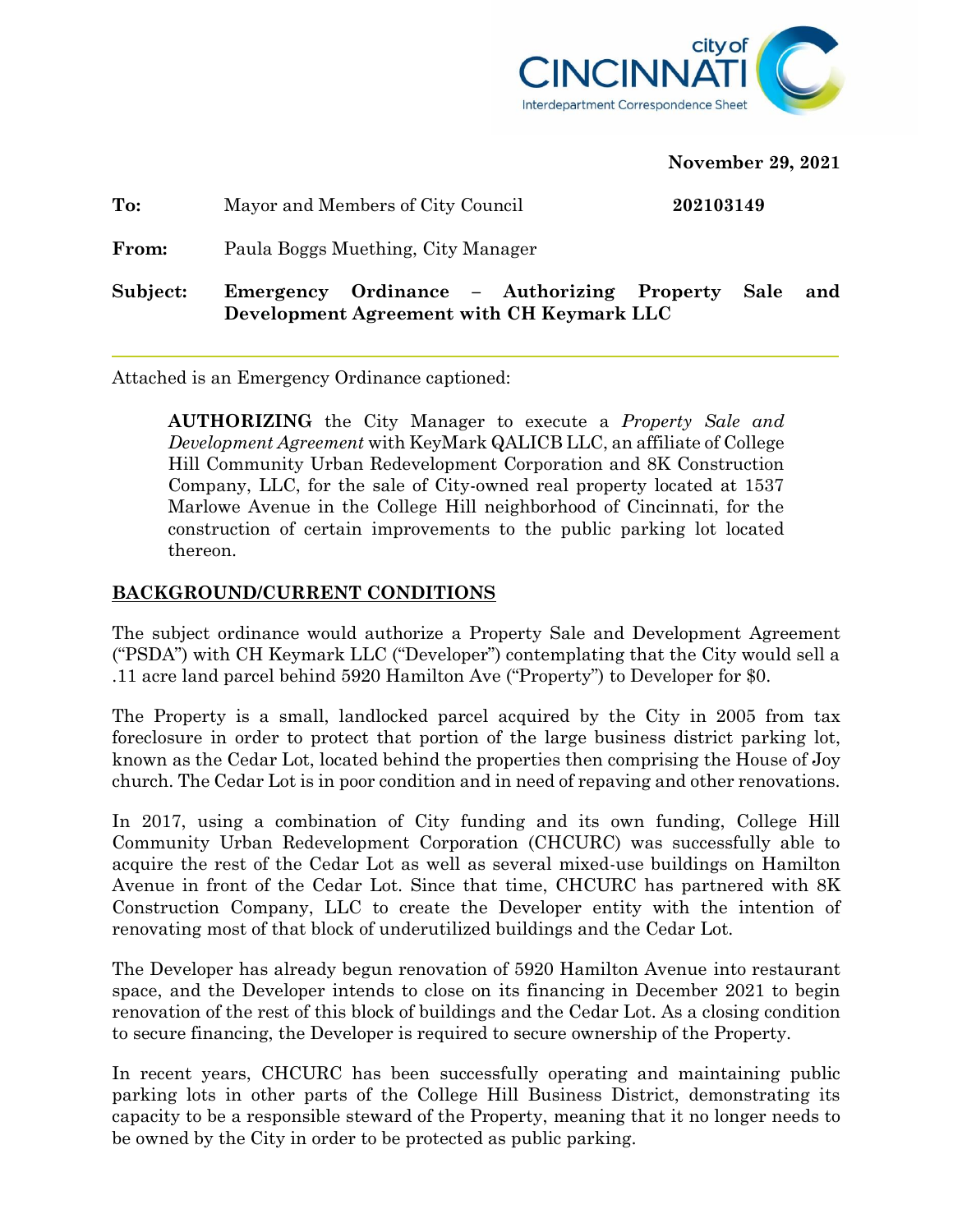Property Sale and Development Agreement *CH Keymark LLC* Page **2** of 3

# **DEVELOPER INFORMATION**

The Developer, CH Keymark LLC, has acquired control over many of the surrounding buildings, as well as the surrounding parking lot parcels, with the intention of renovating those buildings and the parking lot. The Developer is an affiliate of both the College Hill Community Urban Redevelopment Corporation (CHCURC) and well as 8K Construction Company, LLC (8K), with CHCURC holding the majority ownership. CHCURC has long been a strategic partner in the City's in efforts to revitalize the College Hill Business District, while 8K has successfully done mixed-use renovation projects in Cincinnati.

# **DESCRIPTION OF PROPOSED SALE**

The City determined that the Property has a fair market value of approximately \$9,600. However, the City is agreeable to sell the Property to the Developer for \$0 because the City will receive benefits from the sale that equal or exceed the fair market value. The property will be restricted for public parking for no less than 20 years, the City will be relieved of ownership costs, and the Developer will be able to complete a major renovation of the parking lot to support a multimillion dollar renovation of several mixeduse buildings in the College Hill Business District.

Under the terms of the PSDA, as consideration for the sale below fair market value, the Developer will be required to place a public parking use restriction over the Property for 20 years. The Developer will also be required to complete an approximately \$440,000 renovation of the Cedar Lot.

The proposed sale was approved by the City Planning Commission at its meeting on November 5, 2021.

The proposed sale is consistent with several areas of Plan Cincinnati, including "encourage shared parking in consolidated lots" (p.10), as well as "assemble vacant and underutilized properties within existing centers of activity and target them for reinvestment" (p.116).

### RECOMMENDATION

The Administration recommends approval of this Emergency Ordinance. The reason for the emergency is that the Developer is required to secure ownership of the Property in order to secure major renovation financing in December 2021.

### Attachment: A. Property location and photographs

Copy: Markiea L. Carter, Director, Department of Community & Economic Development